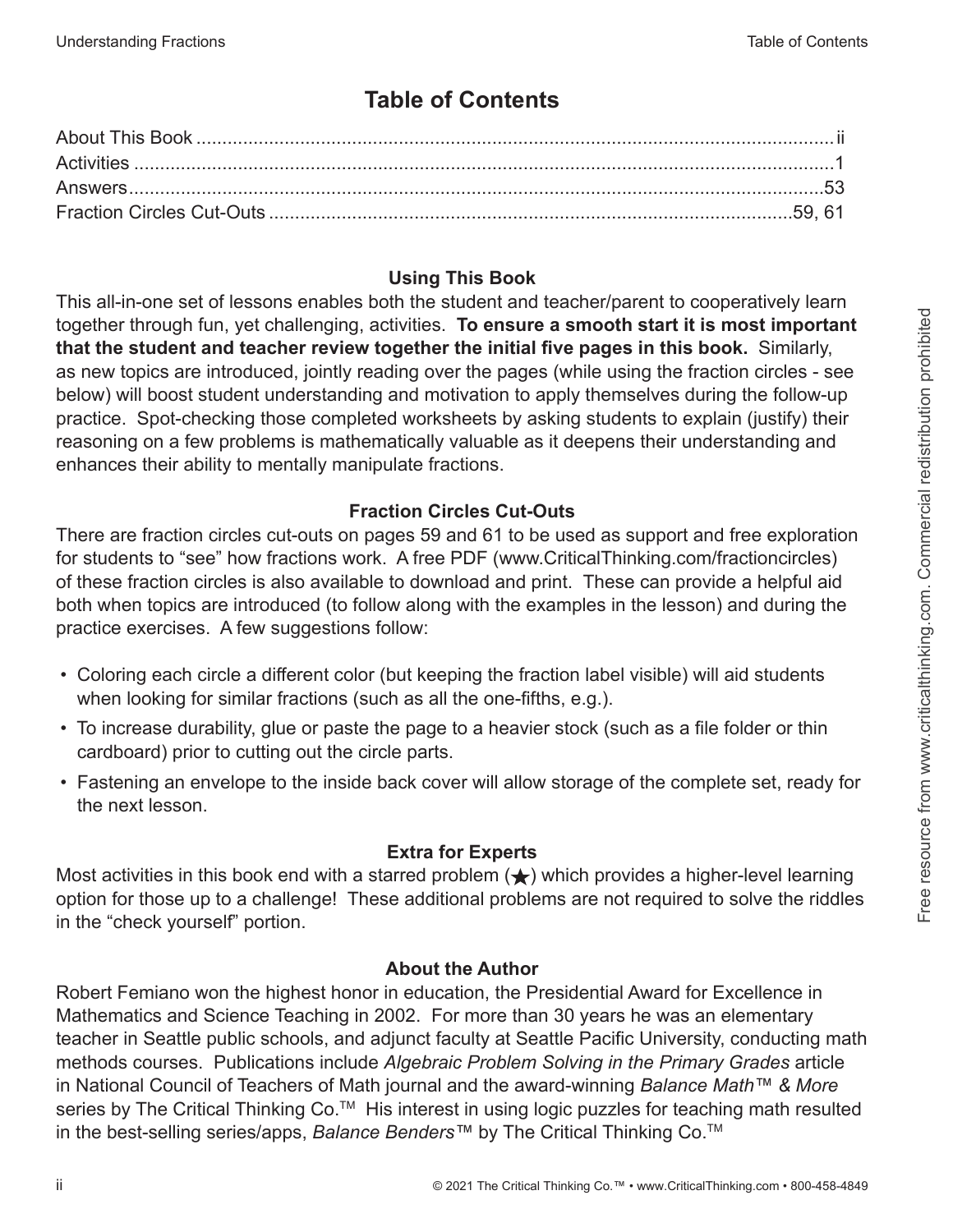#### Understanding Fractions **How Fractions** Work **How Fractions** Work

In math, the whole amount is always divided into equal-sized parts, as if "fair-sharing." Everyone receives the "same-size" fraction, so whether it was a half cookie or half of six candies, both kids should have their fair share of one-half.

What if there were 3 friends and only 1 cookie? Which picture shows a fair way to share so each friend ends up with "same-size" pieces?



Similarly, how about 6 cookies and 3 friends? Which picture shows a fair way for each friend to end up with one-third of the cookies?



**– Think About It –**

In both cases, the middle choice correctly shows the whole divided into 3 equal parts, or one-third for each friend.

If there were 4 friends, the cookies would be divided into 4 equal parts, called fourths. For 5 friends, it would be broken into fifths, and so on.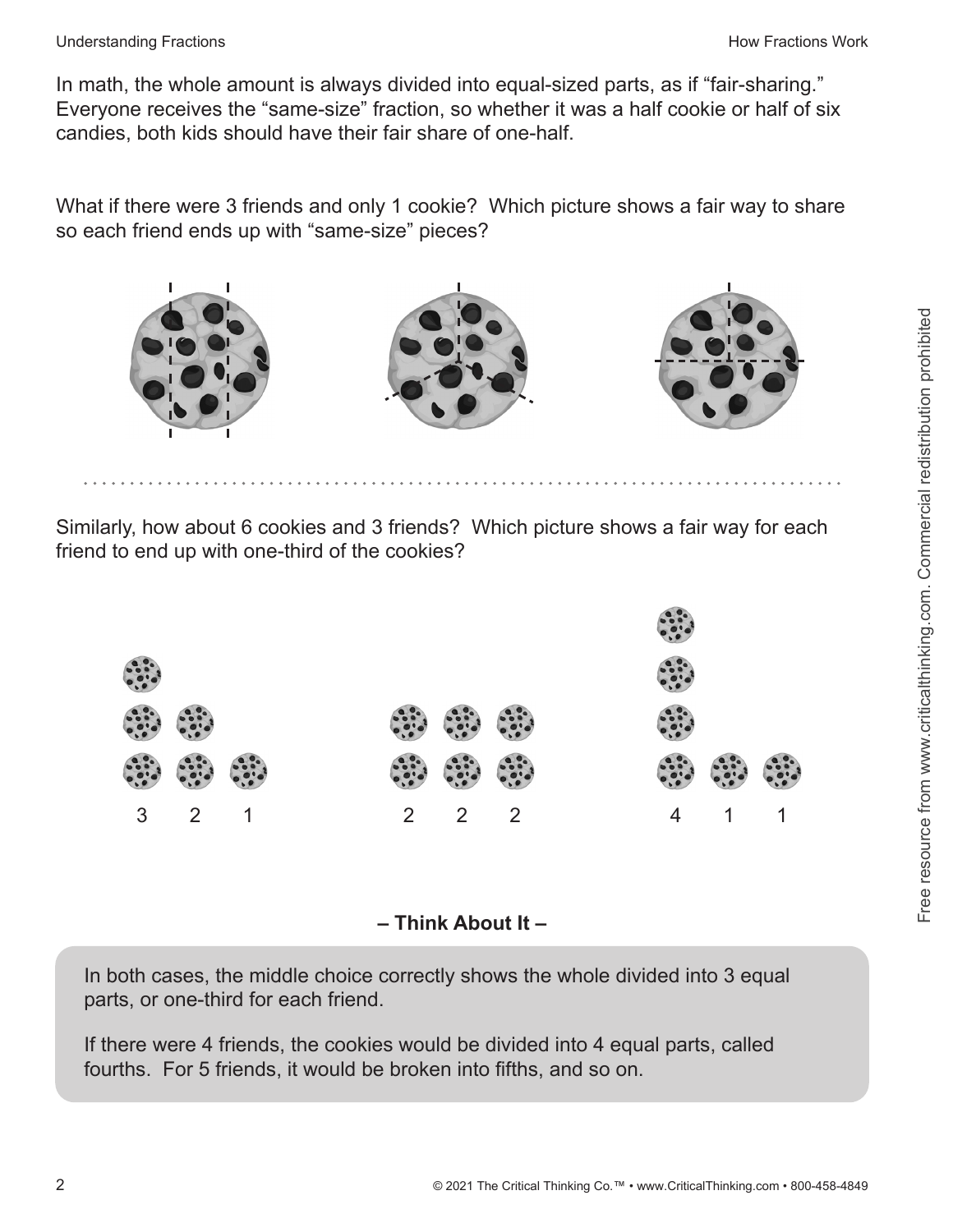# **What Fraction?**

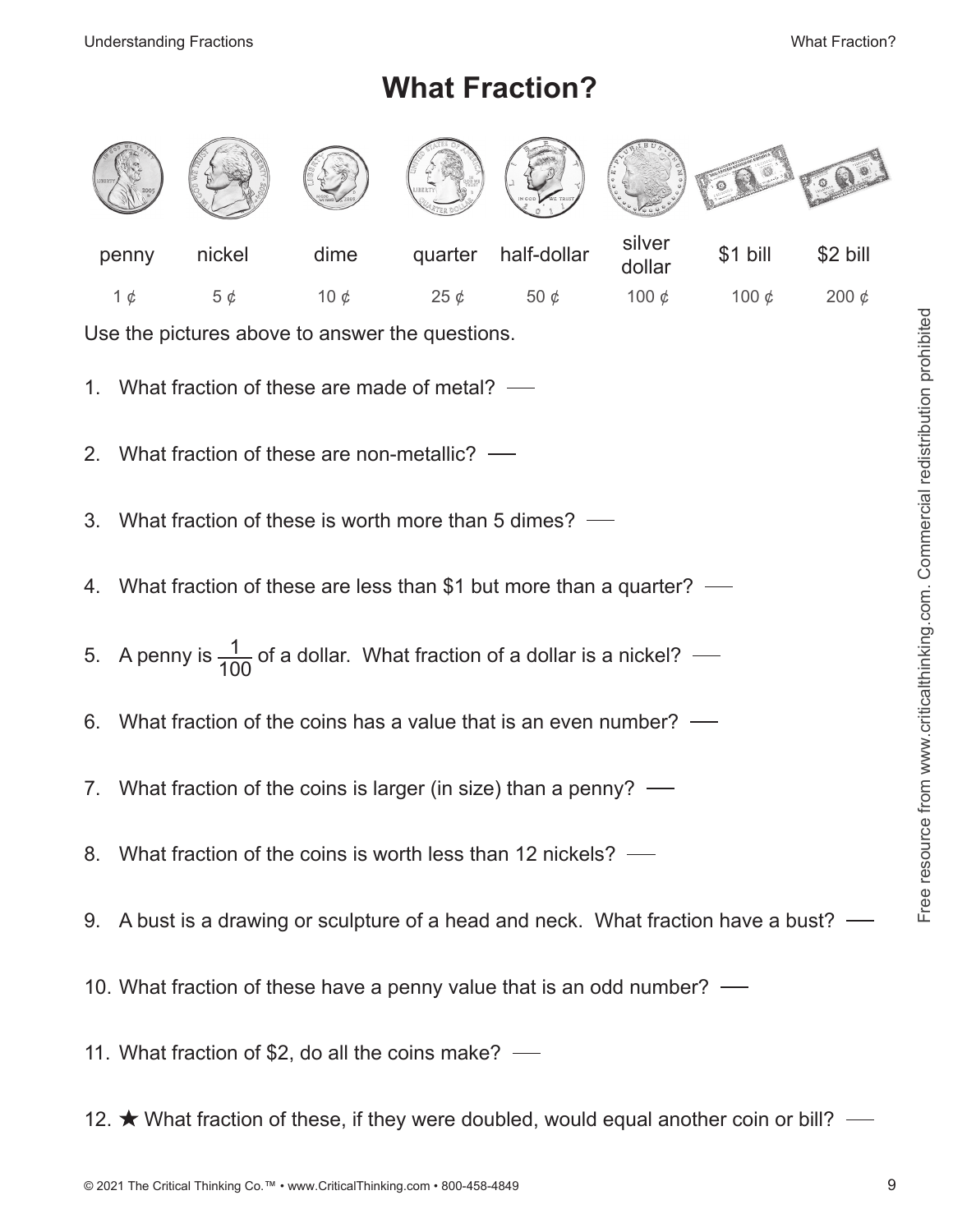## What fraction is shaded? Circle the best answer.

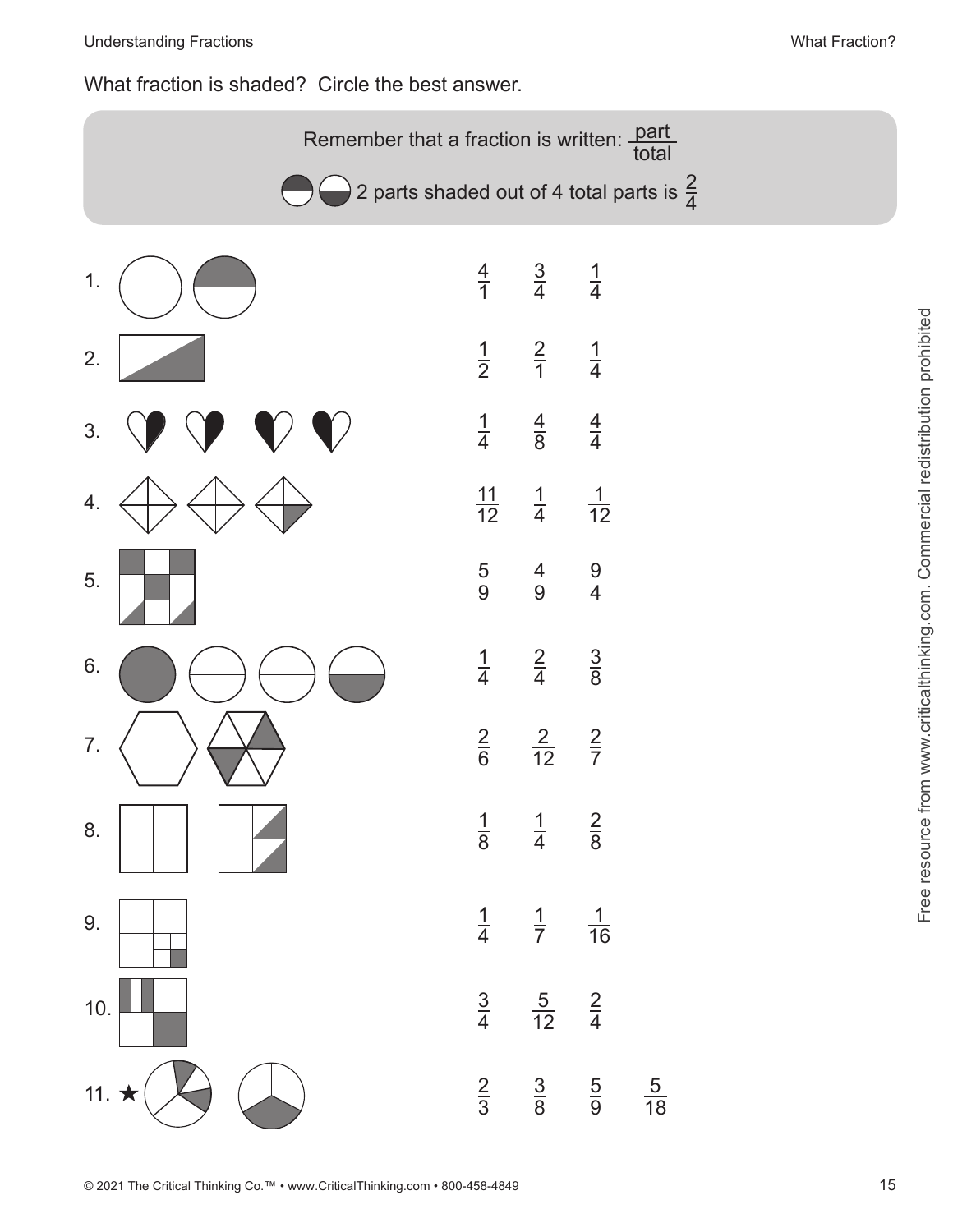## **What's the New Word?**

Follow the directions and write the answer in the blank.

- 1. Add the first half of the word "made" with the last half of the word "path". The new word is .
- 2. Take the second half of "camper" and then add the last half of "lesson". The new word is \_\_\_\_\_\_\_\_\_\_\_\_\_\_\_
- 3. Put the first  $\frac{2}{5}$  of the word "third" with the last  $\frac{3}{4}$  of the word "wink". The new word is .
- 4. Take the first  $\frac{1}{3}$  of the word, "kindergarten" and add to it, the last half of "weakness". The new word is \_\_\_\_\_\_\_\_\_\_\_\_\_.
- 5. To the first  $\frac{2}{3}$  of the word "police," add the middle  $\frac{1}{3}$  of the word "intend". The new word is  $\_\_$
- 6. Take the first  $\frac{1}{4}$  of the word "freedoms" and add on  $\frac{7}{7}$  of the word "actions". The new word is **word** is **word** is **word** is **when the set of the set of the set of the set of the set of the set of the set of the set of the set of the set of the set of the set of the set of the set of the set of the set of th**
- 7. Take the first  $\frac{1}{4}$  of the word "construction", add on the final  $\frac{2}{3}$  of "inside", followed by the middle  $\frac{4}{6}$  of "crater". The new word is \_\_\_\_\_\_\_\_\_\_\_\_.
- 8. ★Use these letters from left to right to find the word. The letter M position is  $\frac{1}{12}$ . MLSFOPRLUEHB